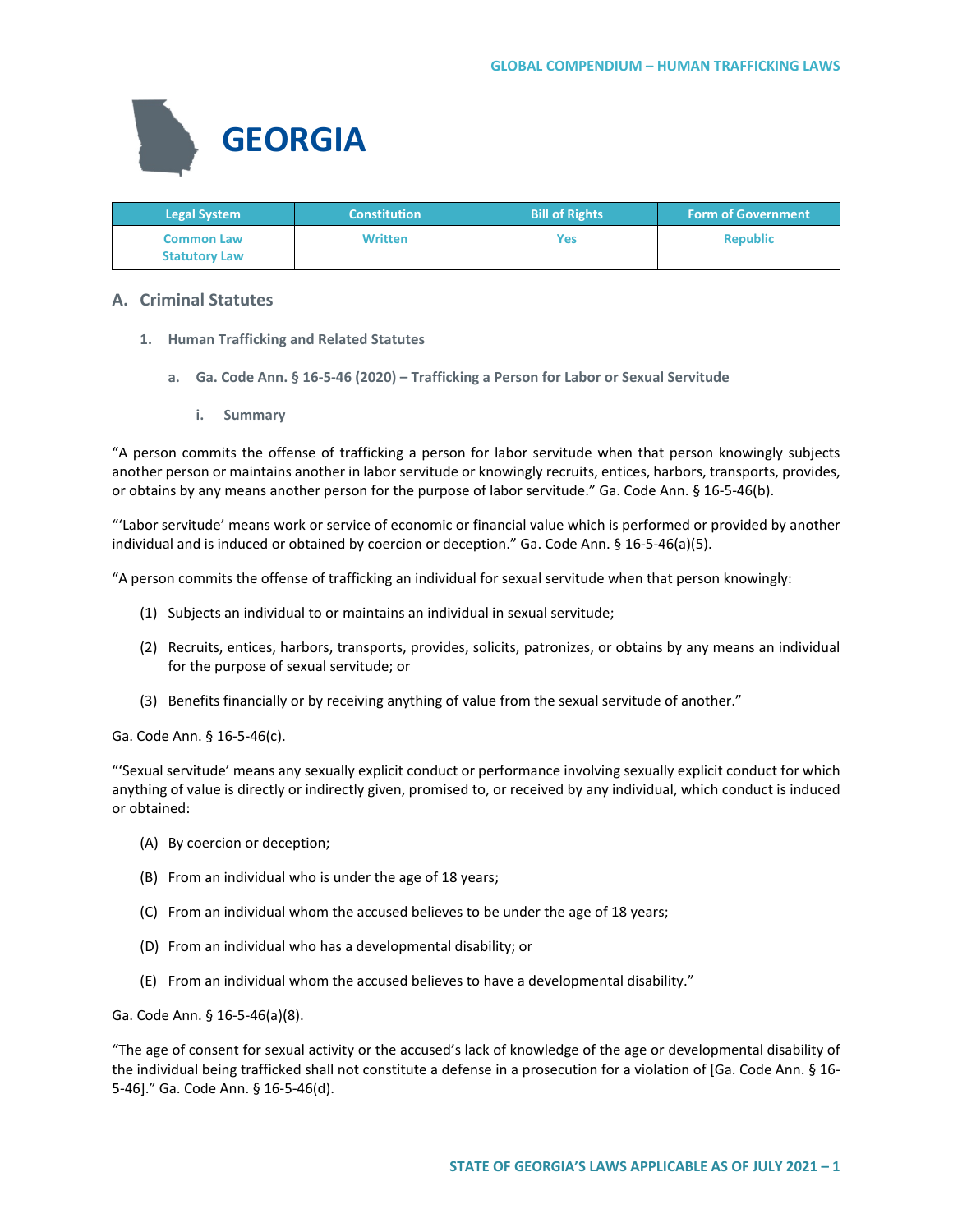Evidence of a complaining witness's past sexual behavior is not admissible except in certain limited circumstances. Ga. Code Ann. § 24-4-412.

**ii. Sentencing**

Ga. Code Ann. § 16-5-46(f) provides for the following penalties for labor or sexual servitude:

- (1) Except as provided in paragraph (2) of this subsection [see below], any person who commits the offense of trafficking an individual for labor servitude or sexual servitude shall be guilty of a felony, and upon conviction thereof, shall be punished by imprisonment for not less than ten nor more than 20 years and a fine not to exceed [USD] 100,000.
- (2) Any person who commits the offense of trafficking an individual for labor servitude or sexual servitude against an individual who is under 18 years of age or if the offense is committed against an individual who has a developmental disability, the person shall be guilty of a felony, and upon conviction thereof, shall be punished by imprisonment for not less than 25 nor more than 50 years or life imprisonment and a fine not to exceed [USD] 100,000.

Ga. Code Ann. § 16-5-46(f).

In addition to any other penalty, a person convicted of trafficking an individual for sexual servitude who was at least 18 years old at the time of the offense shall be ordered to pay USD 2,500, which will be deposited into the Safe Harbor for Sexually Exploited Children Fund. Ga. Code Ann. § 15-21-208.

Restitution is available to a victim of trafficking in addition to other penalties. The court must consider whether restitution is appropriate, and the nature and amount of restitution paid will depend on, among other things, the ability of the defendant to actually pay. Ga. Code Ann. § 17-14-3.

**iii. Statute of Limitations**

With limited exceptions, if the offense is trafficking a person for sexual servitude, the victim was under 16 years old at the time of violation, and the crime was committed on or after July 1, 2012, a prosecution may be commenced at any time. Ga. Code Ann. § 17-3-2.1(b)(1).

If a trafficking offense is punishable by life imprisonment, then the statute of limitations is seven years after the commission of the crime. Ga. Code Ann. § 17-3-1(b). The trafficking offenses that are punishable by life imprisonment are labor and sexual servitude of a minor or of a person with a developmental disability. Ga. Code Ann. § 16-5-46(f).

For all other felony trafficking offenses, the statute of limitations is seven years if committed against a victim who at the time of the commission of the offense was under the age of 18 years. It is four years for other offenses. Ga. Code Ann. § 17-3-1(c).

**b. Ga. Code Ann. § 16-5-46(g) (2020) – Civil Forfeiture** 

"Any property which is, directly or indirectly, used or intended for use in any manner to facilitate" a trafficking offense is subject to civil forfeiture and can be confiscated by the state of Georgia. Ga. Code Ann. § 16-5-46(g).

**c. Ga. Code Ann. § 16-5-46(j) (2020) – Corporate Liability for Trafficking** 

A corporation may be prosecuted for an act or omission constituting a trafficking crime "only if an agent of the corporation performs the conduct which is an element of the crime while acting within the scope of his or her office or employment and on behalf of the corporation and the commission of the crime was either authorized, requested, commanded, performed, or within the scope of his or her employment on behalf of the corporation or constituted a pattern of illegal activity that an agent of the company knew or should have known was occurring." Ga. Code Ann.  $§$  16-5-46(j).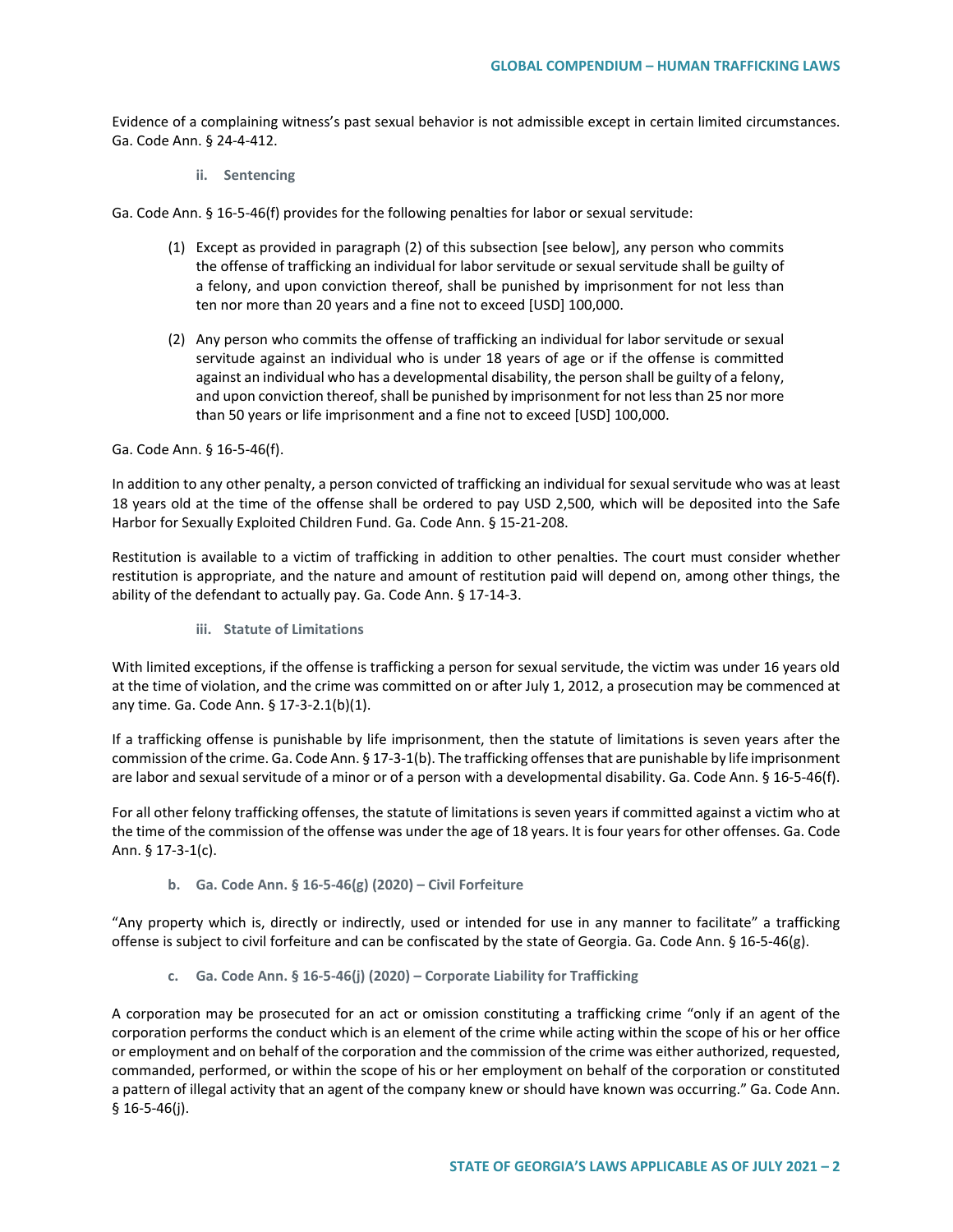- **d. Ga. Code Ann. § 16-5-102.1 (2018) – Trafficking a Disabled Adult, Elder Person, or Resident** 
	- **i. Summary**

A person commits the offense of trafficking a disabled adult, elder person, or resident when "such person, through deception, coercion, exploitation, or isolation, knowingly recruits, harbors, transports, provides, or obtains by any means a disabled adult, elder person, or resident for the purpose of appropriating the resources of such disabled adult, elder person, or resident for one's own or another person's benefit." Ga. Code Ann. § 16-5-102.1(b).

Evidence of failure to deliver benefits or perform services is not alone sufficient for conviction. Ga. Code Ann. § 16- 5-102.1(e).

**ii. Sentencing**

A person who commits this offense is guilty of a felony and shall be punished by imprisonment for not less than one year nor more than 20 years, a fine not to exceed USD 100,000, or both. Ga. Code Ann. § 16-5-102.1(c).

**iii. Statute of Limitations**

The statute of limitations for felonies in Georgia is generally four years after the commission of the crime. Ga. Code Ann. § 17-3-1(c).

**e. Ga. Code Ann. § 16-3-6(b)(1) (2015) – Affirmative Defenses to Certain Sexual Crimes**

"A person shall not be guilty of a sexual crime if the conduct upon which the alleged criminal liability was committed by an accused who was: (1) [l]ess than 18 years old at the time of the conduct [while] being trafficked for sexual servitude in violation of [Ga. Code Ann. § 16-5-46(c)]; or (2) [a]cting under coercion or deception while being trafficked for sexual servitude in violation of [Ga. Code Ann. § 16-5-46(c)]." Ga. Code Ann. § 16-3-6(b). These defenses are affirmative defenses. Ga. Code Ann. § 16-3-6(c).

Ga. Code Ann. § 16-3-6(a)(3) defines "sexual crime" as "prostitution, sodomy, solicitation of sodomy, or masturbation for hire as such offenses are proscribed in Chapter 6 of Title 16."

**f. Ga. Code Ann. § 16-14-1 (2020) – Georgia Racketeer Influenced and Corrupt Organizations Act**

Georgia defines "racketeering activity" to include trafficking of persons for labor or sexual servitude. Ga. Code Ann. § 16-14-3(5)(A)(vi), (vii).

**g. Ga. Code Ann. § 15-11-32 (2014) – Setting Aside or Modifying an Order; Probation Revocation; Ga. Code Ann. § 15-11-701 (2014) – Sealing of the Files and Records in the Case**

An order of adjudication of delinquency by a court may be modified or vacated for reasons including that the child was adjudicated for a delinquent act for a "sexual crime" as defined in Ga. Code Ann. § 16-3-6, and the crime resulted from the child being: (1) trafficked for sexual servitude in violation of Ga. Code Ann. § 16-5-46, or (2) a victim of sexual exploitation as defined in Ga. Code Ann. § 49-5-40. Ga. Code Ann. § 15-11-32(d).

A separate statute governs the sealing of such a person's files and records. Ga. Code Ann. § 15-11-701. Upon application of a person adjudicated delinquent as a minor or on the court's own motion, after a hearing, the court shall order the sealing of the files and records in the proceeding if the court finds that the child was adjudicated for a delinquent act for a sexual crime and the crime resulted from the child being: (1) trafficked for sexual servitude in violation of section 16-5-46, or (2) a victim of sexual exploitation as defined in section 49-5-40. Ga. Code Ann. § 15- 11-701(c); *see also* Ga. Code Ann. § 15-11-701(b) (addressing sealing of juvenile records for non-sexual crimes).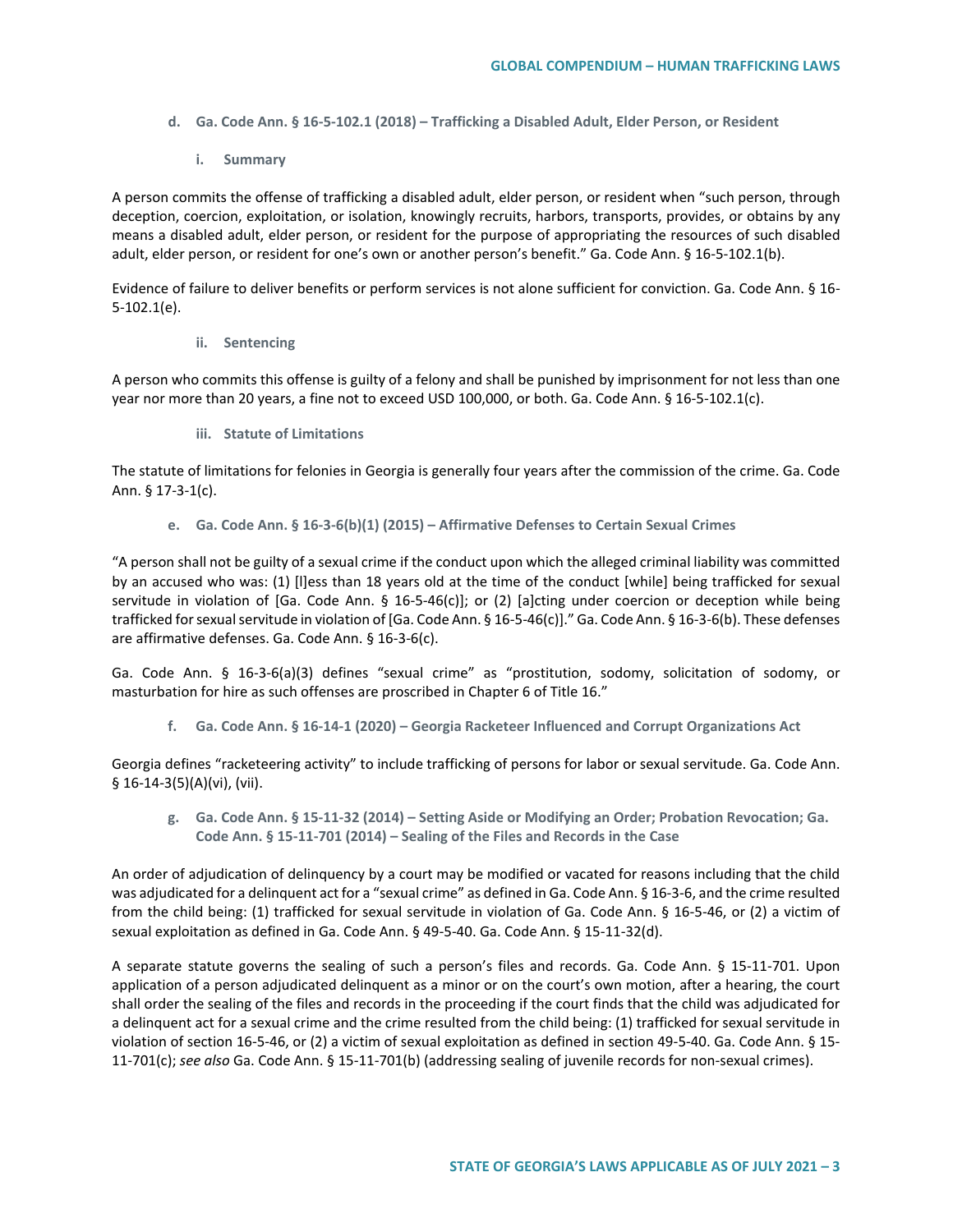**h. Ga. Code Ann. § 42-1-12 (2021) – Registration of Sex Offenders**

With limited exceptions, a person who is found guilty of a "dangerous sexual offense" must register as a sex offender. Ga. Code Ann. § 42-1-12(e). A "dangerous sexual offense" means any criminal offense, or the attempt to commit any criminal offense, which consists of the same or similar elements to offenses including trafficking a person for sexual servitude, child molestation, enticing a child for indecent purposes, and sexual exploitation of children. Ga. Code Ann. § 42-1-12(10)(B.4)(for convictions occurring after June 30, 2021).

**2. Online Child Sexual Exploitation and Child Pornography Offenses** 

Ga. Code Ann. § 16-6-4 – Child Molestation; Aggravated Child Molestation

- Ga. Code Ann. § 16-6-5 Enticing a Child for Indecent Purposes
- Ga. Code Ann. § 16-12-100 Sexual Exploitation of Children

Ga. Code Ann. § 16-12-100.2 – Computer or Electronic Pornography and Child Exploitation Prevention Act of 2007

#### **B. Civil Liability Statutes**

- **1. Ga. Code Ann. § 9-3-33.1 (2019) – Childhood Sexual Abuse**
	- **a. Summary**

A victim of conduct constituting "childhood sexual abuse," including trafficking for sexual servitude, who was a minor when the conduct occurred may bring a civil lawsuit for damages. Ga. Code Ann. § 9-3-33.1(b)(1)(A).

**b. Damages and Other Relief** 

A victim may recover damages. Ga. Code Ann. § 9-3-33.1(b)(1)(A). If the person who committed the conduct was a volunteer or employee of an entity that owed a duty of care to the victim, or the person and the victim were engaged in an activity over which the entity had control, damages may only be awarded against the entity if there was a finding of negligence or gross negligence on the part of the entity, depending on the type of civil claim brought. Ga. Code Ann. § 9-3-33.1(c)(2), (3).

**c. Statute of Limitations** 

Any civil lawsuit for damages as a result of actions committed after July 1, 2015 shall be brought: (1) on or before a plaintiff turns 23 years old, or (2) within two years from the date that the plaintiff knew or should have known of the abuse and that the abuse resulted in injury to the plaintiff as established by competent medical or psychological evidence. Ga. Code Ann. § 9-3-33.1(2)(A).

When a plaintiff's civil lawsuit is filed after the plaintiff attains the age of 23 years but within two years from the date that the plaintiff knew or had reason to know of such abuse and that such abuse resulted in injury to the plaintiff, the court shall determine from admissible evidence in a pretrial finding when the discovery of the alleged childhood sexual abuse occurred. Ga. Code Ann. § 9-3-33.1(2)(B).

### **C. Additional Statutes Specific to Human Trafficking**

**1. Ga. Code Ann. § 15-11-130.1 (2019) – Referral of Child to Victim Assistance Organization** 

A law enforcement officer, agency, or the Division of Family & Children Services must refer a child suspected of being a victim of trafficking to a victim assistance organization.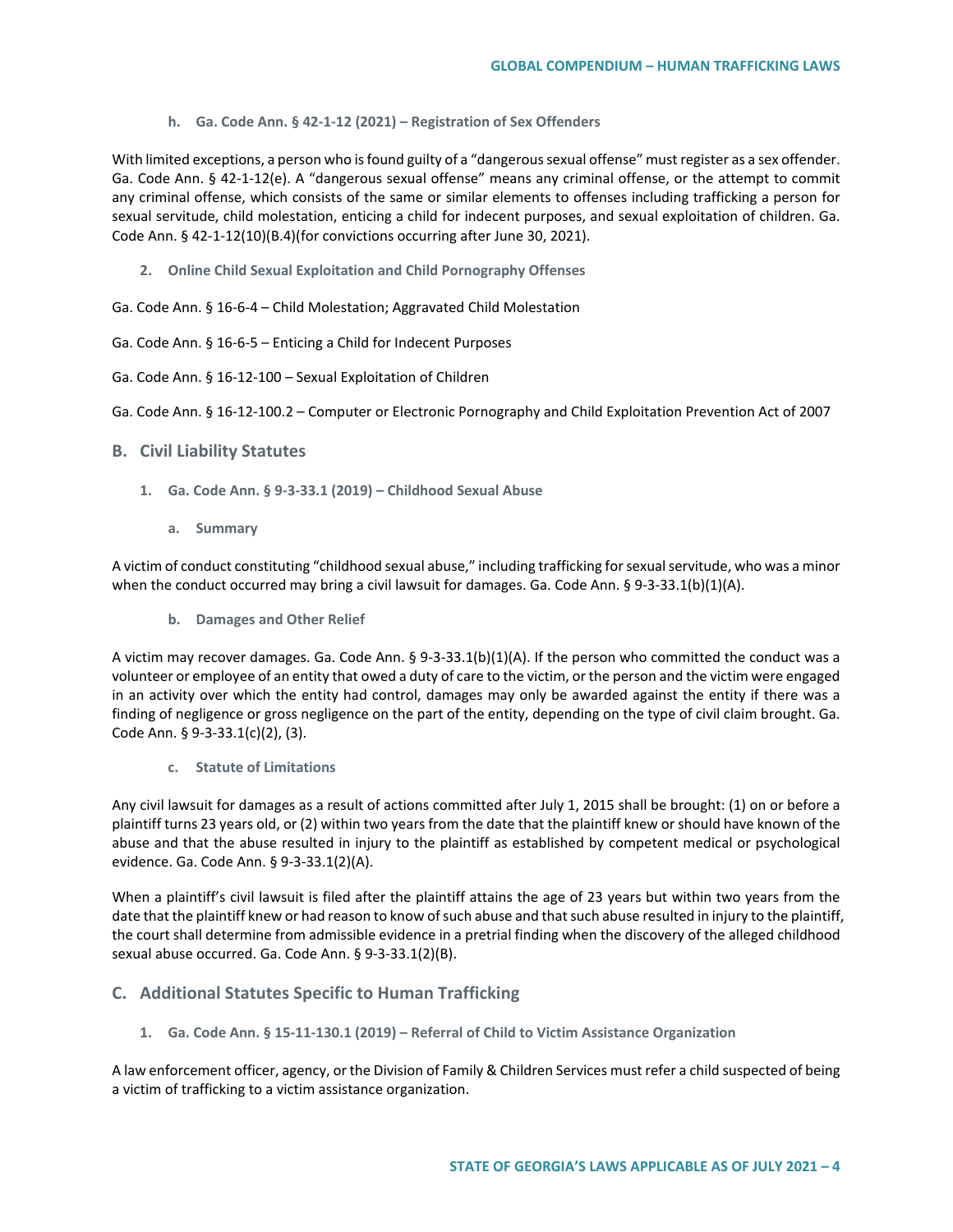**2. Ga. Code Ann. § 16-5-47 (2017) – Posting Model Notice to Enable Persons Who Are Subject of Human Trafficking to Obtain Help and Services**

The Georgia Bureau of Investigation shall develop a model notice providing information and a method to contact the National Human Trafficking Hotline and the Statewide Georgia Hotline for Domestic Minor Trafficking. A notice in English, Spanish, and any other language deemed appropriate by the director of the Georgia Bureau of Investigation shall be posted by adult entertainment establishments, bars, primary airports, passenger rail or light rail stations, bus stations, truck stops, emergency rooms within acute care hospitals, urgent care centers, farm labor contractors and day haulers, privately operated job recruitment centers, safety rest areas located along interstate highways in Georgia, hotels, businesses and establishments that offer massage or bodywork services by a person who is not a massage therapist, and government buildings.

**3. Ga. Code Ann. § 17-15-7 (2015) – Eligibility for Awards from Georgia Crime Victims Compensation Board**

Persons eligible to make claims for awards from the Georgia Crime Victims Compensation Board include those who suffer a serious mental or emotional trauma as a result of being trafficked for labor servitude or sexual servitude.

**4. Ga. Code Ann. § 34-4-6 (1970) – Lawsuit for Recovery Where Employee Paid Less Than Minimum Wage** 

An employee who receives less than the full amount of wages owed may bring a civil lawsuit to recover unpaid wages and an amount equal to the claim in liquidated damages. An employee is also entitled to recover costs and attorney's fees. The Act also gives the Commissioner of Labor enforcement power to ensure employer compliance. Ga. Code § 34-4-6.

More information is available at: [https://dol.georgia.gov/laws-and-rules/obtain-information-about-employment](https://dol.georgia.gov/laws-and-rules/obtain-information-about-employment-issue)[issue.](https://dol.georgia.gov/laws-and-rules/obtain-information-about-employment-issue)

**5. Ga. Code Ann. § 35-1-16 (2011) – Training Materials on Combating Sexual Servitude Trafficking** 

Georgia police officers and similar personnel are required to: (1) be trained in providing proper detention facilities or alternative detention facilities for persons who have been trafficked, including information on therapeutic facilities for victims of trafficking; and (2) provide information on social service organizations available to assist victims of trafficking.

Georgia police officers and similar personnel must also be trained on the availability of federal resources for victims of trafficking, including those available through the Department of Health and Human Services – Office on Trafficking in Persons.

#### **6. Ga. Code Ann. § 49-5-8 (2020) – Duties and Functions of the Department of Human Services**

The state's Department of Human Services, in consultation with the Office of the Child Advocate for the Protection of Children, the Criminal Justice Coordinating Council, and law enforcement officials, shall develop a plan for the delivery of services to sexually exploited children, victims of trafficking of persons for labor servitude, and such children and persons who are at risk of becoming victims of such offenses.

#### **7. Ga. Code Ann. § 17-10-21 (2020) – Relief for Trafficking Victim Defendants; The Survivors First Act**

A defendant convicted of an offense and sentenced as a direct result of being a victim of trafficking under Ga. Code Ann. §16-5-46 may petition the court imposing the sentence to vacate the conviction. That court shall maintain the jurisdiction, power, and authority to vacate a conviction and sentence on that basis. Ga. Code Ann. § 17-10-21(a)(1).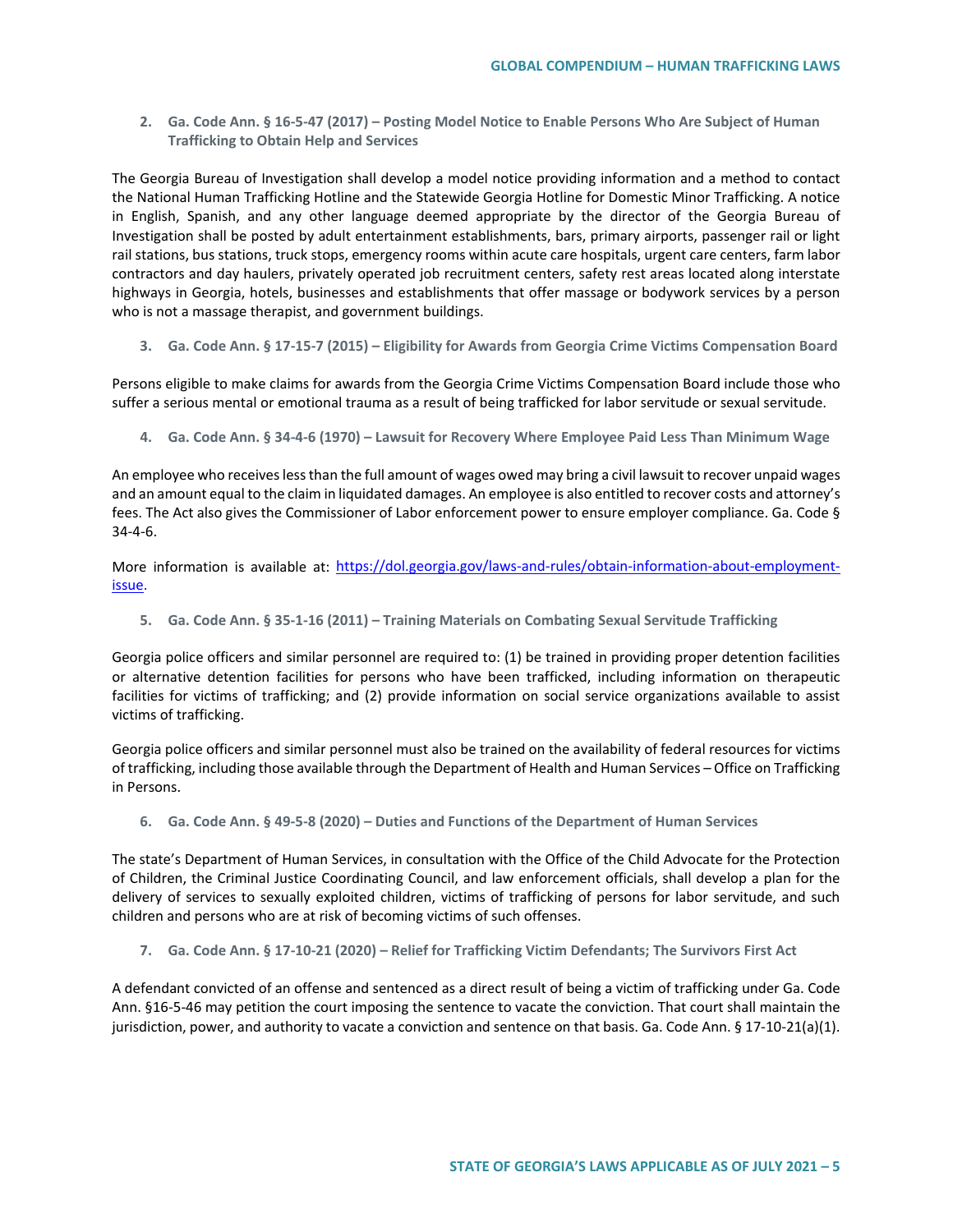**8. Ga. Code Ann. § 35-3-37 (2021) – Criminal History Record Information**

A defendant convicted of an offense and sentenced while a victim of an offense of trafficking under Ga. Code Ann. §16-5-46 may petition the court imposing the sentence to restrict the conviction. That court shall maintain the jurisdiction, power, and authority to restrict a conviction and sentence on that basis. Ga. Code Ann. § 35-3-37(j)(6)(A).

### **D. Significant Cases**

**1.** *Grace v. State***, 819 S.E.2d 674 (Ga. Ct. App. 2018)**

The appellate court affirmed a conviction for trafficking a person for sexual servitude. Although the defendant initially left a minor female in the car when they arrived at a hotel, he phoned the car's driver to provide the minor with his room number, and she went to the room. The defendant bought her food and gave her money, but she continued to beg for more and more money. The defendant did not refuse her pleas, instead telling her to "wait." She then offered to perform oral sex for payment. The appellate court ruled that, "[g]iven these circumstances, the jury was authorized to find that, through an endeavor, planned action, or method, [the defendant] gained or exerted influence or control over 15-year-old A.W. by giving her food and money, then leaving the prospect of more money open until she performed a sexual act for cash." As a result, the appellate court found that sufficient evidence supported the jury's determination that the defendant knowingly obtained the minor for the purpose of sexual servitude.

**2.** *Moore v. State***, 354 Ga. App. 145, 840 S.E.2d 519 (2020)**

The appellate court affirmed a conviction for trafficking for sexual servitude where the defendant coerced 17-yearold B.E. to perform sexual acts. B.E. left her mother's house and lived on the streets, where she exchanged sex acts for money, until she met the defendant. The defendant took B.E. into her home and sometimes treated her like a daughter. The defendant then told B.E. that if she was going to live in her house, B.E. had to make money. B.E. said she did not want to perform sex acts for money. The defendant used a dating app to find men to pay for sex with B.E. The defendant also set the prices for the sex acts, told B.E. what to do with and say to the men, and kept the payments. The men came to the defendant's house to have sex with B.E. When B.E. failed to make money, defendant hit her (usually in the face), yelled at her, and called her names. The appellate court found sufficient evidence of defendant's coercion of B.E. for the trafficking conviction.

## **E. Academic Research/Papers**

Deborah Grubb & Katherine Bennett, *The Readiness of Local Law Enforcement to Engage in U.S. Anti-Trafficking Efforts: An Assessment of Human Trafficking Training and Awareness of Local, County, and State Law Enforcement Agencies in the State of Georgia*, 13:6 POLICE PRAC. & RES., 487, 487–500 (2012).

### **F. Resources**

Georgia Office of the Attorney General – Human Trafficking: <https://law.georgia.gov/key-issues/human-trafficking>

National Human Trafficking Hotline (Georgia): <https://humantraffickinghotline.org/es/state/georgia>

Shared Hope International, Georgia Report Card (2019): [http://sharedhope.org/PICframe9/reportcards/PIC\\_RC\\_2019\\_GA.pdf](http://sharedhope.org/PICframe9/reportcards/PIC_RC_2019_GA.pdf)

Shared Hope International, Georgia Analysis and Recommendations (2019): [http://sharedhope.org/PICframe9/analysis/PIC\\_AR\\_2019\\_GA.pdf](http://sharedhope.org/PICframe9/analysis/PIC_AR_2019_GA.pdf)